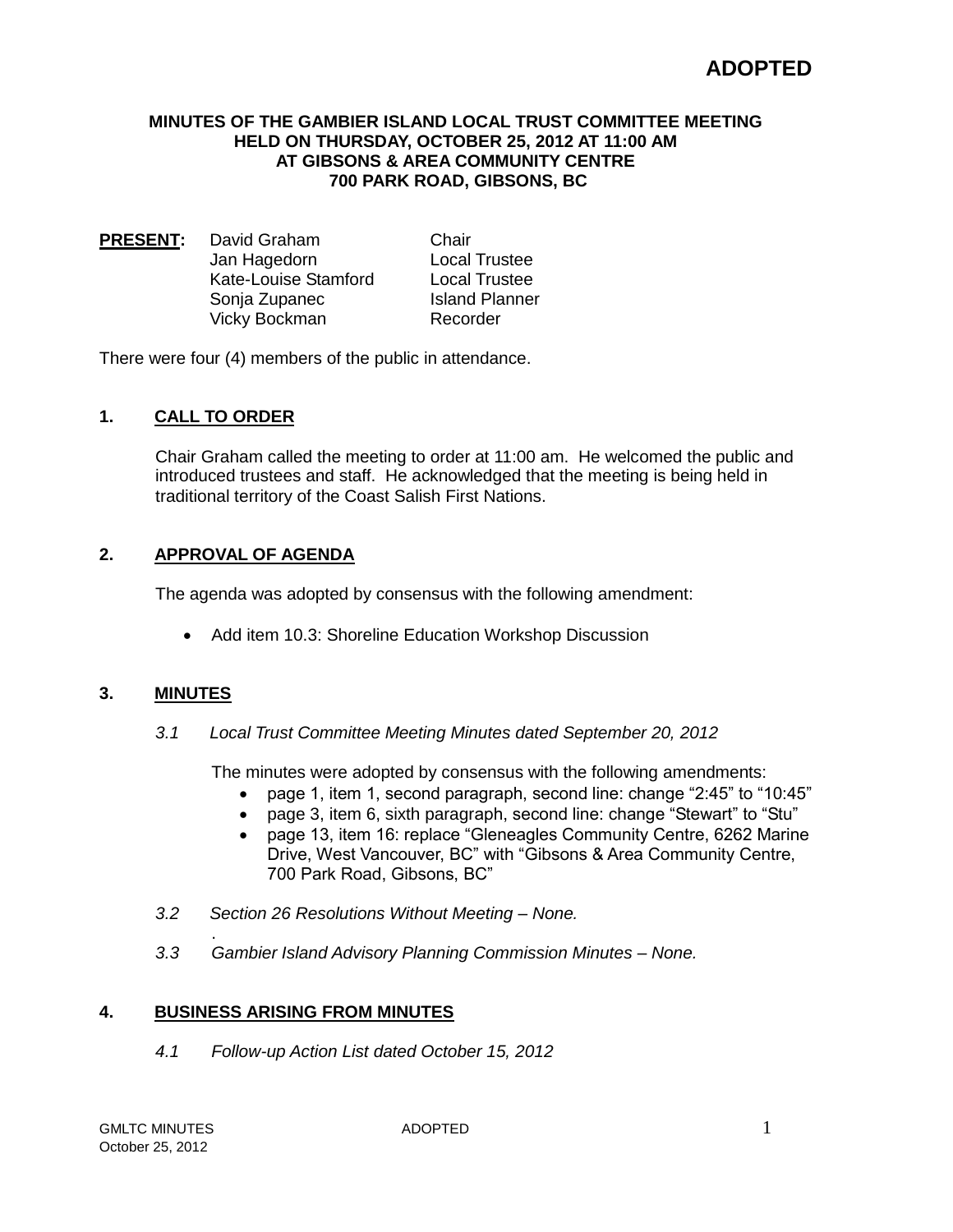Planner Zupanec summarized the Follow-Up Action List dated October 15, 2012 and responded to questions that arose.

*4.2 Bylaw Enforcement Notification Bylaw (BEN) Staff Report dated September 27, 2012*

> There was discussion on the options for communication of the Bylaw Enforcement Notification Bylaw to Gambier Trust area residents and property owners. The following points were raised:

- it was suggested that edits to the proposed information for distribution be forwarded to the Bylaw Enforcement Coordinator;
- a meeting with the Bylaw Enforcement Coordinator in attendance to explain the bylaw Enforcement Notice & Dispute Adjudication System and to answer questions from the community was considered;
- providing information by email on the new system and the proposed meeting with the Bylaw Enforcement Coordinator was regarded as an effective communication approach for the Gambier Trust area. This could be supplemented with information received through the latest news subscriber system.
- *GM-055-2012* It was **MOVED** and **SECONDED** that the Gambier Island Local Trust Committee request Miles Drew, the Bylaw Enforcement Coordinator, to provide his availability for early spring, 2013 to hold a meeting to explain the Bylaw Enforcement Notice & Dispute Adjudication System Bylaw and answer questions and to report back his availability to the Gambier Island Local Trust Committee before December 13, 2012.

**CARRIED**

## **5. CHAIR'S REPORT**

Chair Graham reported that he will be attending a Financial Planning Committee meeting next week and that work will begin on consideration of the budget cycle for the next fiscal year.

# **6. TRUSTEES' REPORT**

**Trustee Hagedorn** reported on various activities and meetings attended since the last Local Trust Committee meeting. These included the Stewardship celebration and award to Stu Watson, a site visit to Tiki Island, a Keats Island Road Committee meeting, a Foreshore Mapping telephone meeting, a Shoreline Stewardship workshop on Pender Island, a protocol meeting with Metro Vancouver, and a group "holly pull" on Keats Island. She advised that Richard Beard has offered assistance to anyone requiring support in getting started in the removal of invasive plants, and that she will forward emails from those interested to him.

Trustee Hagedorn commented on upcoming events, noting that a copy of the Fall 2012 Draft Associated Islands Land Use Bylaw will be posted to the website and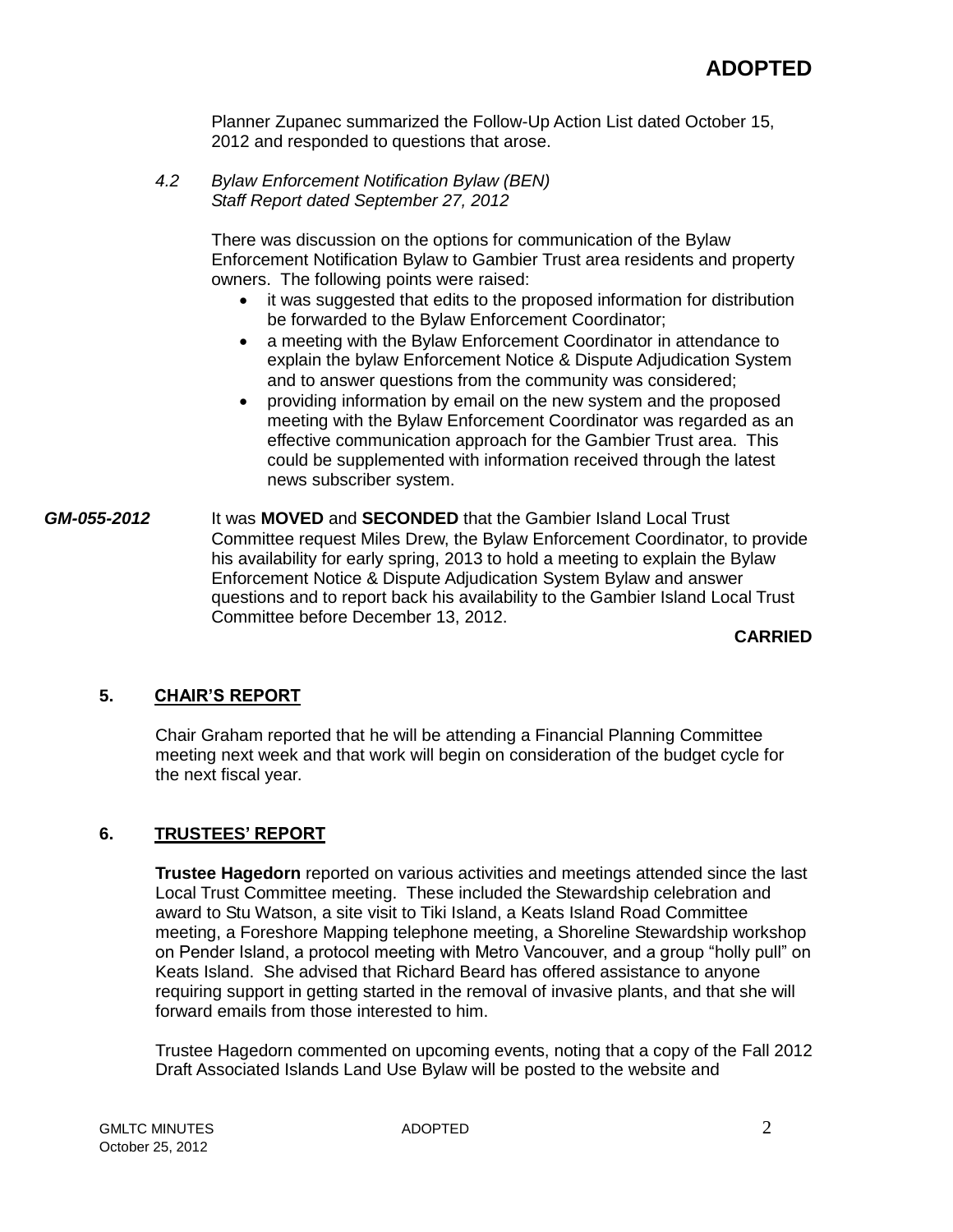encouraged further input from the community. She advised that technical questions and comments on the draft or the review process can be directed to Planner Zupanec, and that background information on the project can be found on the website. She reported that she will be attending a meeting with Sunshine Coast Regional District Area F Director and staff to review the 2012 island cleanup program and to review coordination of park projects on the islands.

She advised that BC Hydro's wood pole test and treat program will begin on Keats and Gambier Islands on November 12, 2012 and reminded residents that they can obtain flags for wells and organic gardens that may be within ten metres of treated poles by contacting herself or Trustee Stamford by email.

**Trustee Stamford** reported that she attended her first Public Wharves Advisory Committee meeting and encouraged input from boat owners on the question of user fees for commercial vessels on Sunshine Coast Regional District docks. She commented that there is no new information on the divestiture of the New Brighton dock at this time. Trustee Stamford noted that she has been following the efforts to replace the pay phone at New Brighton and that it remains unresolved. Trustee Stamford advised that she attended a protocol meeting with the Greater Vancouver Regional District, discussing the Horseshoe Bay access issue and the Howe Sound strategic plan which is starting to move forward.

Trustee Stamford reported that upcoming events include two meetings with Sunshine Coast Regional District Area F Director and staff, an Islands Trust Programs Committee meeting, and a meeting with Friends of Howe Sound for continued advocacy regarding the proposed BURNCO mine project.

# **7. DELEGATIONS –** None.

## **8. TOWN HALL DISCUSSION**

**Bill Sievewright –** asked for an update on the BURNCO project in Howe Sound.

Trustees and Planner Zupanec responded, advising that the public consultation round on the parameters of the environmental assessment is complete and now BURNCO must prepare a report to identify the issues within those parameters. It was noted that both federal and provincial agencies will be involved and that a rezoning application is being considered by the Sunshine Coast Regional District.

**Lynn Leboe, East Trail Island** – asked why geothermal exchange equipment and wind turbines are permitted on lots with dwellings but not on vacant land where a centrally located windmill could be more efficient and provide energy for several properties, encouraging community participation in a conservation effort.

Planner Zupanec explained the regulations and clarified that a rezoning application would be necessary to consider the placement of geothermal exchange equipment and wind turbines on a vacant lot for community energy distribution.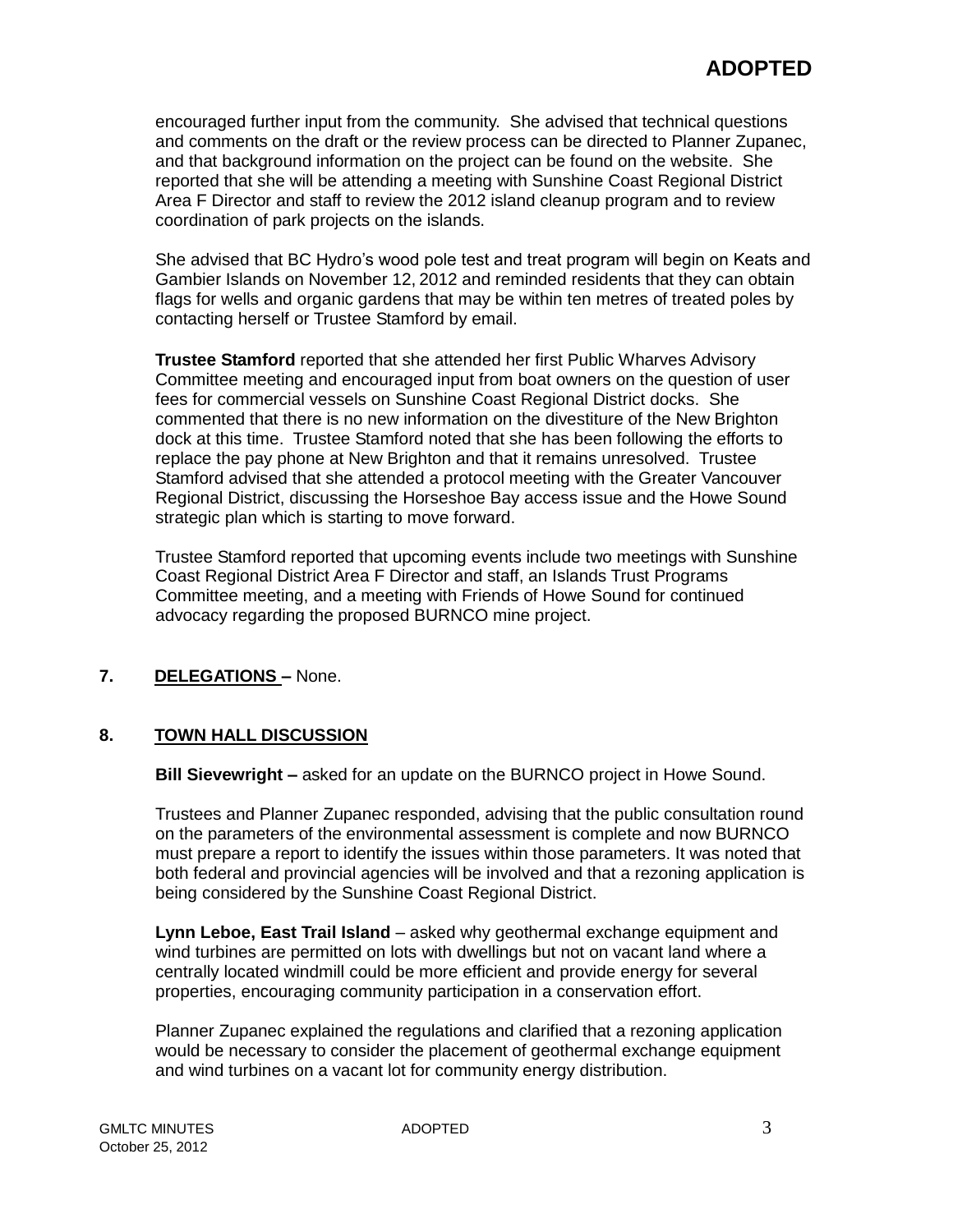# **9. CORRESPONDENCE –** None.

## **10. LOCAL TRUST COMMITTEE PROJECTS**

*10.1 GM-LUB-2011.2 (Associated Islands Land Use Bylaw Review Project) Staff Report dated October 11, 2012*

Planner Zupanec summarized the staff report which includes the status of the draft Associated Islands Land Use Bylaw, status of receipt of information from specific property owners, recommendations on a process to address Sunshine Coast Regional District building permits at variance with what is permitted in the draft Land Use Bylaw, next steps and timeline.

Discussion ensued as follows:

- in reference to the expansion of M1 zone, concern was expressed regarding the number of mooring buoys and options were considered. The question arose whether this can be included in regulations if not enforceable and it was suggested that a comment from bylaw enforcement on the issue would be helpful;
- concerns, benefits and size of a second community dock requested in zone M2(b) were deliberated;
- density, siting and size considerations for PI1 zone caretaker and accessory buildings were discussed.

*GM-056-2012* It was **MOVED** and **SECONDED** that the Gambier Island Local Trust Committee request staff to update the draft Land Use Bylaw as follows:

- Schedule A-1: insert site plan;
- Marine Foreshore Zone (M1): expand the zone adjacent to Buccaneer Holdings;
- Rural Residential Two Zone (RR2): limit the maximum combined dock area to 7,800 square feet;
- Rural Residential Two Zone (RR2): limit the maximum floor area for accessory buildings for jeep sheds to 1,300 square feet;
- Private Institutional One Zone (PI1): limit the maximum floor area to 22,037 square feet;
- Private Institutional One Zone (PI1): limit the total accessory building floor area to 48,760 square feet; and
- Private Institutional One Zone (PI1): limit the maximum number of caretaker buildings to 4.

## **CARRIED**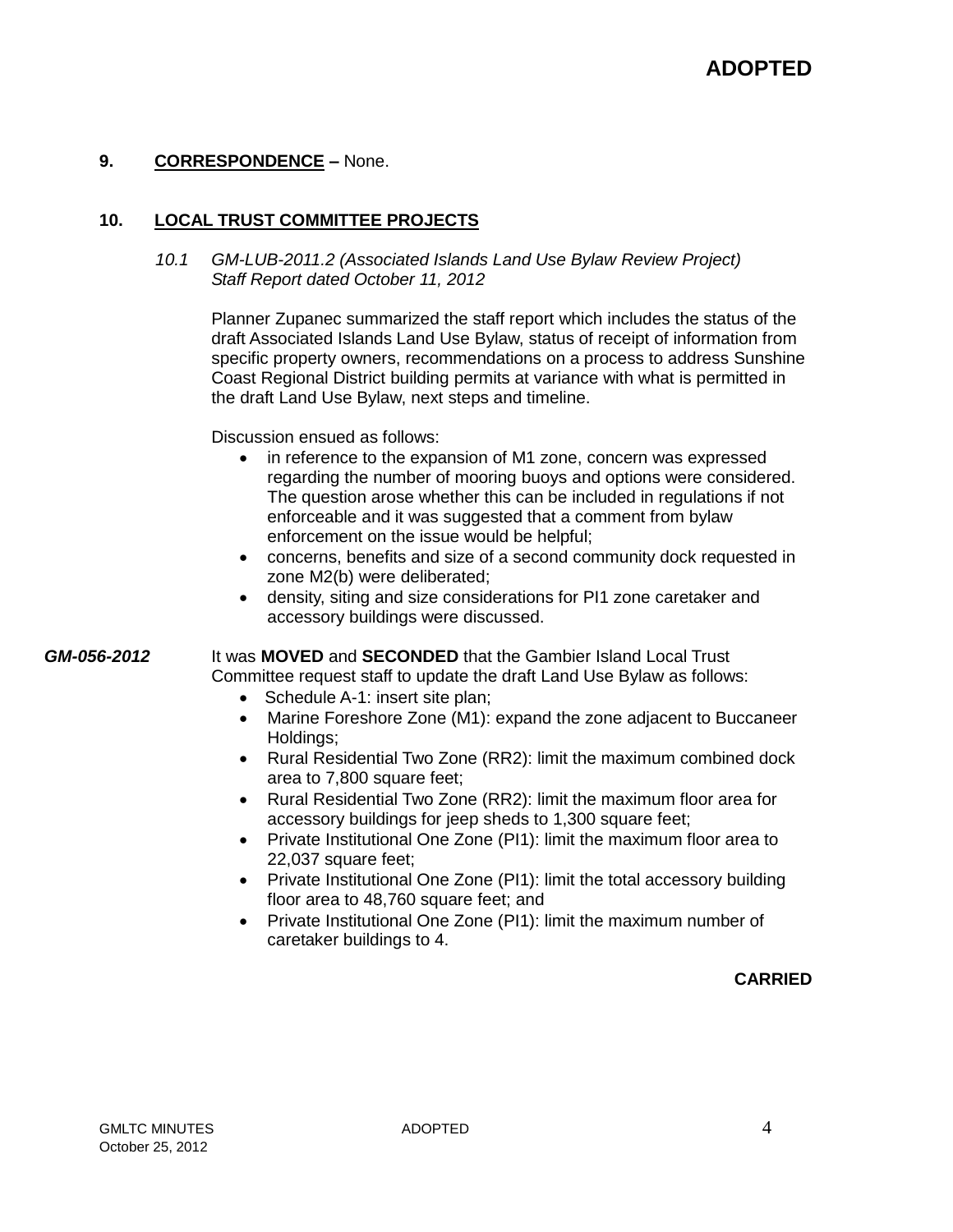*GM-057-2012* It was **MOVED** and **SECONDED** that the Gambier Island Local Trust Committee request staff to refer a copy of the Fall 2012 draft Associated Islands Land Use Bylaw (GM-LUB-2011.2) to the Sunshine Coast Regional District Board for review prior to Local Trust Committee consideration of first reading, as per the Letter of Understanding between the Sunshine Coast Regional District Board and the Gambier Island Local Trust Committee.

# **CARRIED**

*GM-058-2012* It was **MOVED** and **SECONDED** that the Gambier Island Local Trust Committee request staff to advise the Sunshine Coast Regional District Board in writing that:

- 1) the content of the draft Land Use Bylaw may affect the Regional District Board's right to issue a building permit; and
- 2) after first reading has been given to the draft land use bylaw, the Local Trust Committee may direct the Sunshine Coast Regional District Board to withhold the issuance of building permits which contravene the intent of the proposed land use bylaw, as per the Letter of Understanding between the Sunshine Coast Regional District and the Gambier Island Local Trust Committee.

# **CARRIED**

Prior to the vote, Trustee Hagedorn requested clarification of the advantages of notifying the Sunshine Coast Regional District after first reading versus after second reading. Planner Zupanec explained that a public hearing would be held after first reading and provided an overview of the effects of the public hearing on the process.

Correspondence related to the draft Land Use Bylaw was received as follows:

- Email dated October 23, 2012 from Robert Burns
- Email dated October 22, 2012 from Jay Munsie
- Email dated October 19, 2012 from Karl Gustavson
- Email dated October 23, 2012 from Frank Ingham
- Emails dated October 21, 2012 and October 23, 2012 from Douglas Wark

**Lynn Leboe, East Trail Island** - explained that she holds workshops that include overnight stays of guests and expressed concern that the draft Land Use Bylaw restricts the number of guests to four at any one time, a reduction from the prior maximum of six guests. She requested the number of bedrooms being used to accommodate guests be deleted from the draft bylaw and that the maximum number of permitted guests remain at six.

Planner Zupanec confirmed that the draft had reduced the maximum number of guests to reflect a lower impact and limited commercial benefit in a residential zone. She clarified that an existing use under the Home Occupation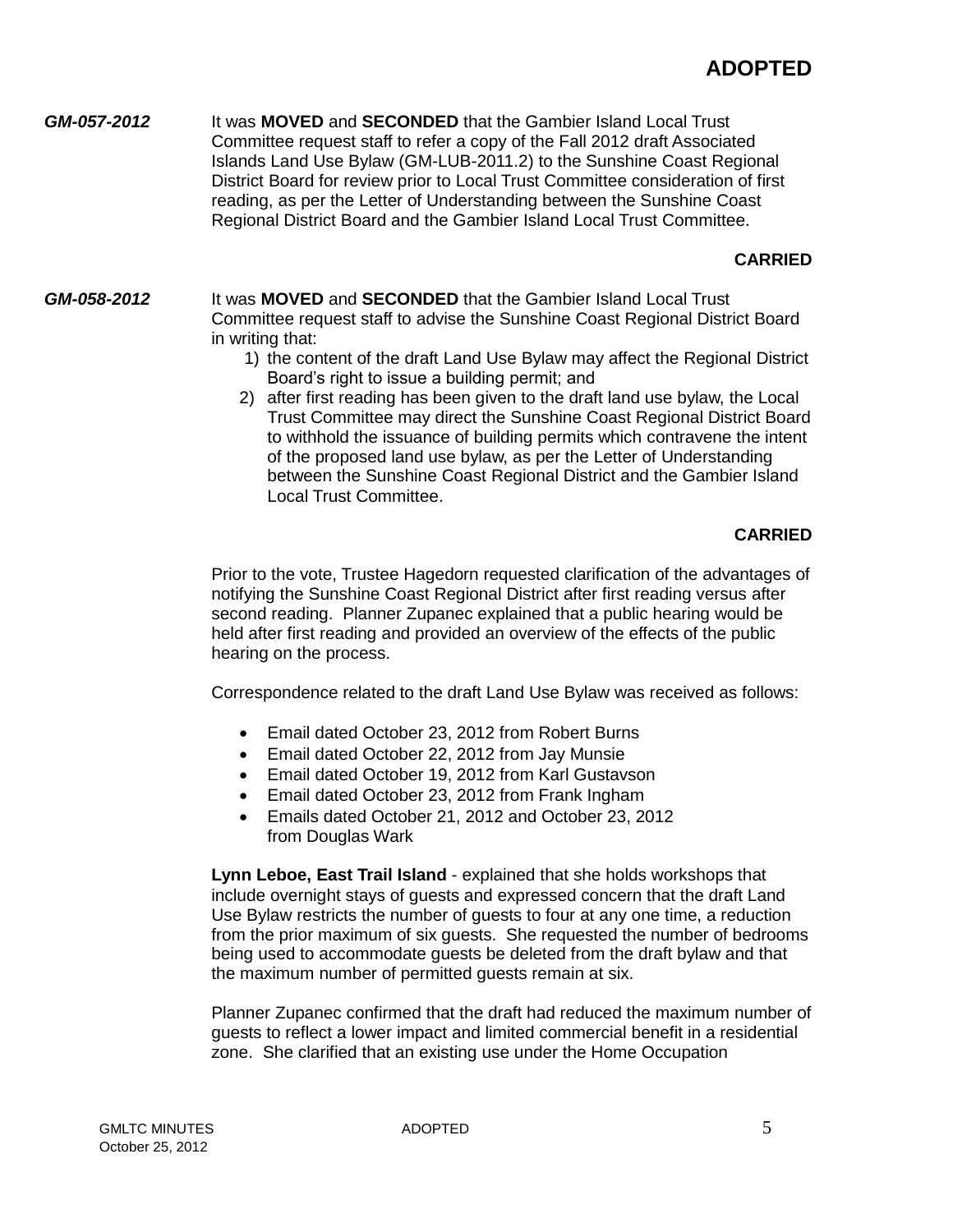regulations can continue after the adoption of the bylaw and the status would be considered to be legal, non-conforming.

*Chair Graham recessed the meeting at 1:15 pm and reconvened the meeting at 1:25 pm.*

The Local Trust Committee agreed by consensus to consider items 11.2, 11.3, 11.4, 12.1, 12.2 and 12.3.

*11.2 GM-DVP-2012.2 (Liebenberg – Douglas Bay Development, Gambier Island) Staff Report dated October 10, 2012*

Planner Zupanec presented the staff report which outlines a proposed Development Variance Permit requesting a reduction of the setback to the rear lot line from 7.5 metres to 0 metres. The permit is requested in order to address the existing deck that has been built at or over the rear lot line which abuts the 20 metre-wide Crown Reserve.

The proposal and the applicant's argument for allowing the variance were reviewed. Possible options available to the applicant to meet the 7.5 metre setback requirement were discussed.

*GM-059-2012* It was **MOVED** and **SECONDED** that the Gambier Island Local Trust Committee not approve GM-DVP-2012.2 (Liebenberg).

## **CARRIED**

*11.3 GM-DVP-2012.4 (Reel 17 Investments Ltd. - Cotton Bay, Gambier Island) Staff Report dated September 28, 2012*

Planner Zupanec presented the staff report, outlining the application for a Development Variance Permit to relax section 3.3 of Gambier Island Land Use Bylaw No. 86 to allow the siting of a twenty-seven metre long bridge over Manion Creek within the 15-metre setback to the natural boundary of Manion Creek.

She advised that the applicant has hired a Qualified Environmental Professional to conduct a Riparian Areas Regulation assessment. She noted that the memorandum from the Qualified Environmental Professional proposes a compensatory Streamside Protection and Enhancement Area further north along the creek in lieu of the adjusted area around the proposed bridge abutment structure footprints, however the memorandum was inadvertently omitted from the agenda package for the trustees review.

**Jim Green**, the proponent, commented that the setback for the bridge footings were determined by the engineer and that the compensatory Streamside Protection and Enhancement Area that has been proposed results in a larger area of protection than would otherwise be required. He added that crossing the creek with a bridge has less impact than a culvert placed mid-stream.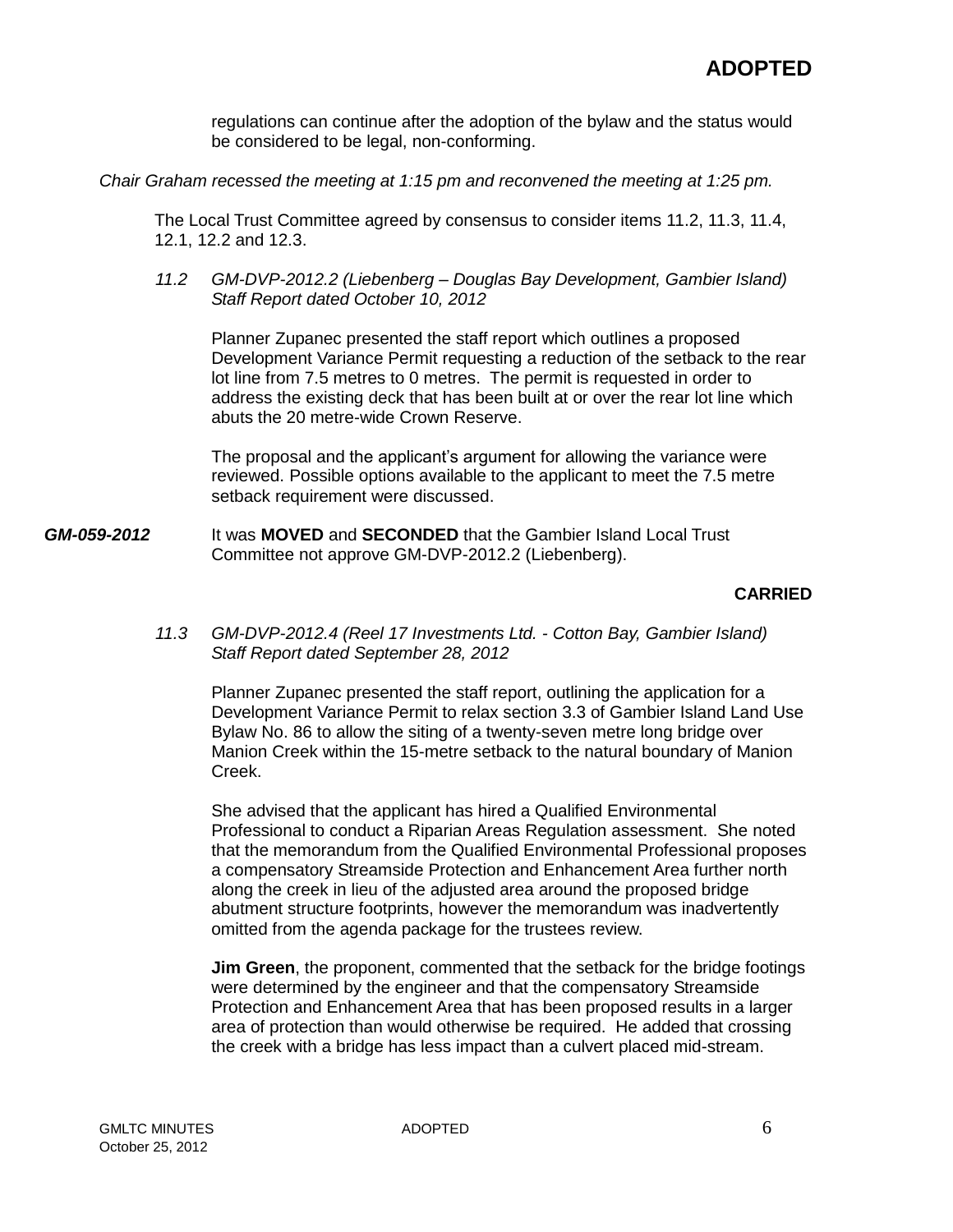The Riparian Areas Regulation assessment process was discussed including the timing of submission of the Qualified Environmental Professional's report. The Trustees indicated that due diligence would include viewing the Qualified Environmental Professional's documentation and receiving assurance that the condition for the compensatory protection area would be required through the subdivision process.

*GM-060-2012* It was **MOVED** and **SECONDED** that the Gambier Island Local Trust Committee issue GM-DVP-2012.4 (Reel 17 Investments Ltd., Gambier Island) subject to the receipt of the documentation of the expanded Streamside Protection and Enhancement Area and the additional condition in the Ministry of Transportation and Infrastructure subdivision that the final Riparian Areas Regulation submission to Fisheries and Oceans Canada and Ministry of Environment include the compensatory Streamside Protection and Enhancement Area.

# **CARRIED**

*11.4 GM-RZ-2012.1 (Reel 17 Investments Ltd. – Cotton Bay, Gambier Island) Staff Report dated October 10, 2012*

Planner Zupanec summarized the staff report, outlining the request to rezone and subdivide a portion of Lot 1 from Rural Residential to Local Service to permit ramp access to a proposed private neighbourhood moorage facility. The application also requests the adjacent water area be rezoned from Marine Log Storage to Marine General. She advised that an existing dock would remain in place and that should the preparation of draft bylaws proceed, detailed plans and documentation for the existing moorage would be required from the applicant.

There was discussion and the following points were raised:

- verification has been received from the province that the water tenure has been approved;
- no provision for parking is being considered at the site;
- the creation of a community dock would not prohibit other property owners from creating single family docks.

**Jim Green**, the proponent, noted that because of the extensive mud flat at low tide in the area, it is anticipated that property owners would use the community dock rather than construct individual docks. He explained the history and background of the water lease.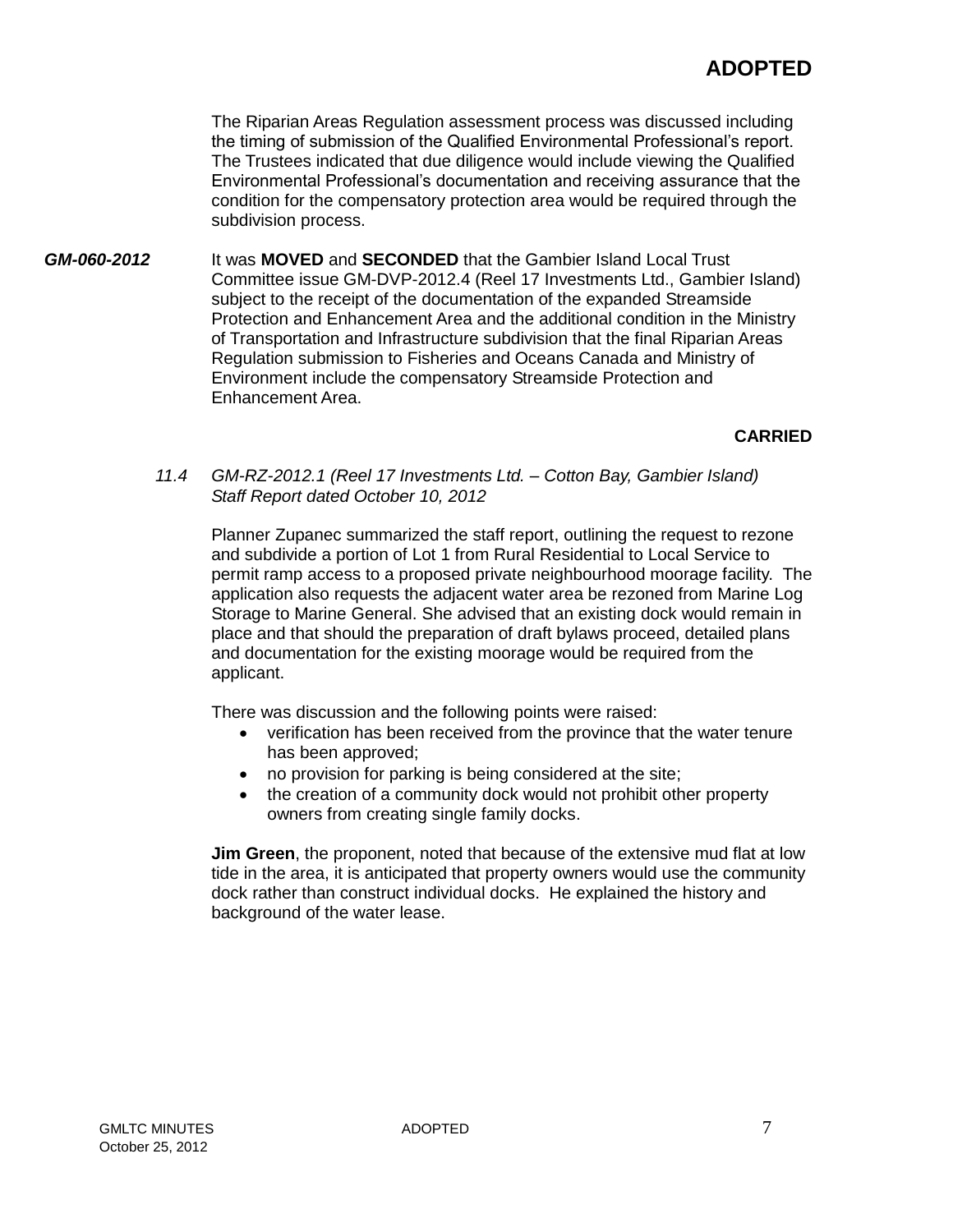#### *GM-061-2012* It was **MOVED** and **SECONDED** that the Gambier Island Local Trust Committee request the applicant for GM-RZ-2012.2 (Reel 17 Investments Ltd., Gambier Island) provide staff with:

- 1) documentation illustrating compliance of the existing dock with the regulations of the proposed W1 (Marine General) zone;
- 2) documentation from a qualified professional verifying the existing dock meets and exceeds each of the conditions of use within the W1 (Marine General) zone; and
- 3) a survey showing the extent of the shoreline stabilization features installed prior to 2007 and any supporting documentation authorizing works below or above the natural boundary of the sea from provincial and federal agencies.

# **CARRIED**

In further discussion, it was confirmed that:

- the public will be able to walk along the foreshore;
- this will be a coming-and-going dock and mooring block with no parking space available there or at the easement as the space is limited;
- there are no plans to expand the dock;
- the area will be managed, enforced and regulated by community bylaws and majority vote of the landowners;
- staff suggested that the dimensions of the water map in the draft zoning map be flagged to accommodate for some margin of future growth and expansion.

Trustees requested that a future staff report addresses of which lots can have private docks so that the potential full build-out can be considered.

# **12. BYLAWS**

*12.1 GM-RZ-2011.1 (Camp Fircom – Gambier Island) Memorandum dated October 3, 2012*

> Planner Zupanec presented the memorandum advising of a clerical error in Bylaw 118 to be corrected at fourth reading.

- *12.2 Proposed Bylaw No. 117 cited as "Gambier Island Official Community Plan Bylaw No. 73, 2001, Amendment No. 1, 2012"*
- *GM-062-2012* It was **MOVED** and **SECONDED** that the proposed Bylaw No. 117 cited as "Gambier Island Official Community Plan Bylaw No. 73, 2001, Amendment No. 1, 2012 be adopted.

## **CARRIED**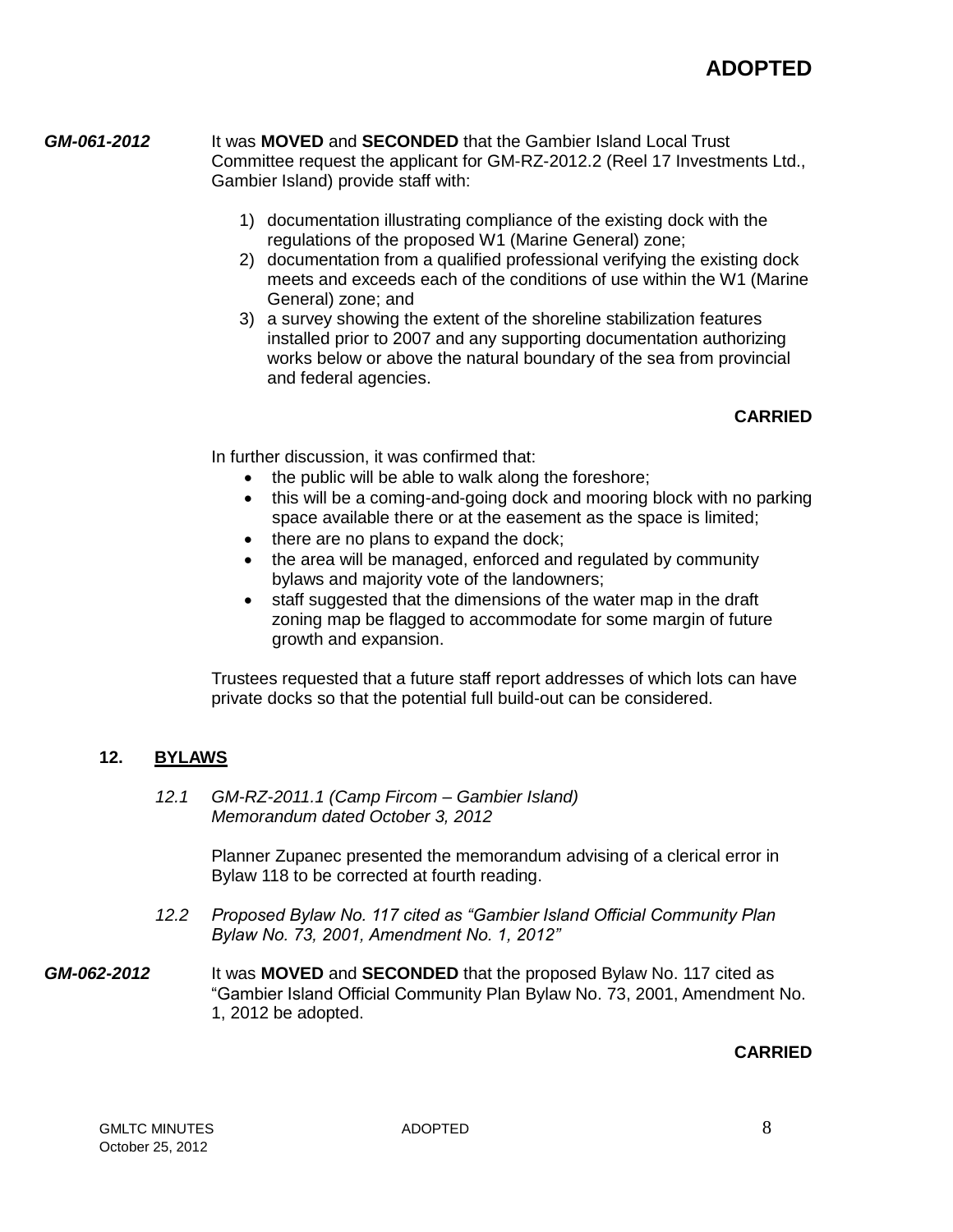- *12.3 Proposed Bylaw No. 118 cited as "Gambier Island Land Use Bylaw No. 86, 2004, Amendment No. 1, 2012"*
- *GM-063-2012* It was **MOVED** and **SECONDED** that the proposed Bylaw No. 118 cited as "Gambier Island Land Use Bylaw No. 86, 2004, Amendment No. 1, 2012" be adopted as amended.

# **CARRIED**

*10.2 Riparian Areas Regulation Memorandum dated October 11, 2012*

> Planner Zupanec summarized the memorandum, outlining options for Riparian Areas Regulation communication in the Gambier Local Trust Committee area.

Various options were discussed as follows:

- combining resources with the Northern Region would not be effective for reaching the diverse communities of this area;
- adding material to the website, customized for the Gambier area, would be an effective part of a communication strategy;
- using the allocated funds to hire a consultant to create communication material and a delivery strategy for the Gambier Local Trust Committee area was considered to be the most effective approach.

*GM-064-2012* It was **MOVED** and **SECONDED** that the Gambier Island Local Trust Committee request staff to hire an appropriate communication consultant to create Riparian Areas Regulation communication material specific to the Gambier Trust area and to make recommendations for distribution and community engagement, with \$3,000 used for production and \$1,000 for distribution to the community.

# **CARRIED**

#### 10.3 Shoreline Education Workshop Discussion

Planner Zupanec reported that funding is available to engage expert consultants for public outreach and education workshops using the completed shoreline mapping products, to increase awareness of shoreline issues and to determine an implementation strategy for each individual Local Trust area. She requested input to gauge interest in participation.

There was discussion on the proposal and the following points were raised:

- there is high interest in this program;
- a recorded web conference would be more effective than a workshop;
- consultant preferences would be Will Marsh and Murdoch de Greef;
- foreshore structures would be an important subject to address;
- the use of posters would be useful to advertise the event:
- date to be determined at the consultants' convenience.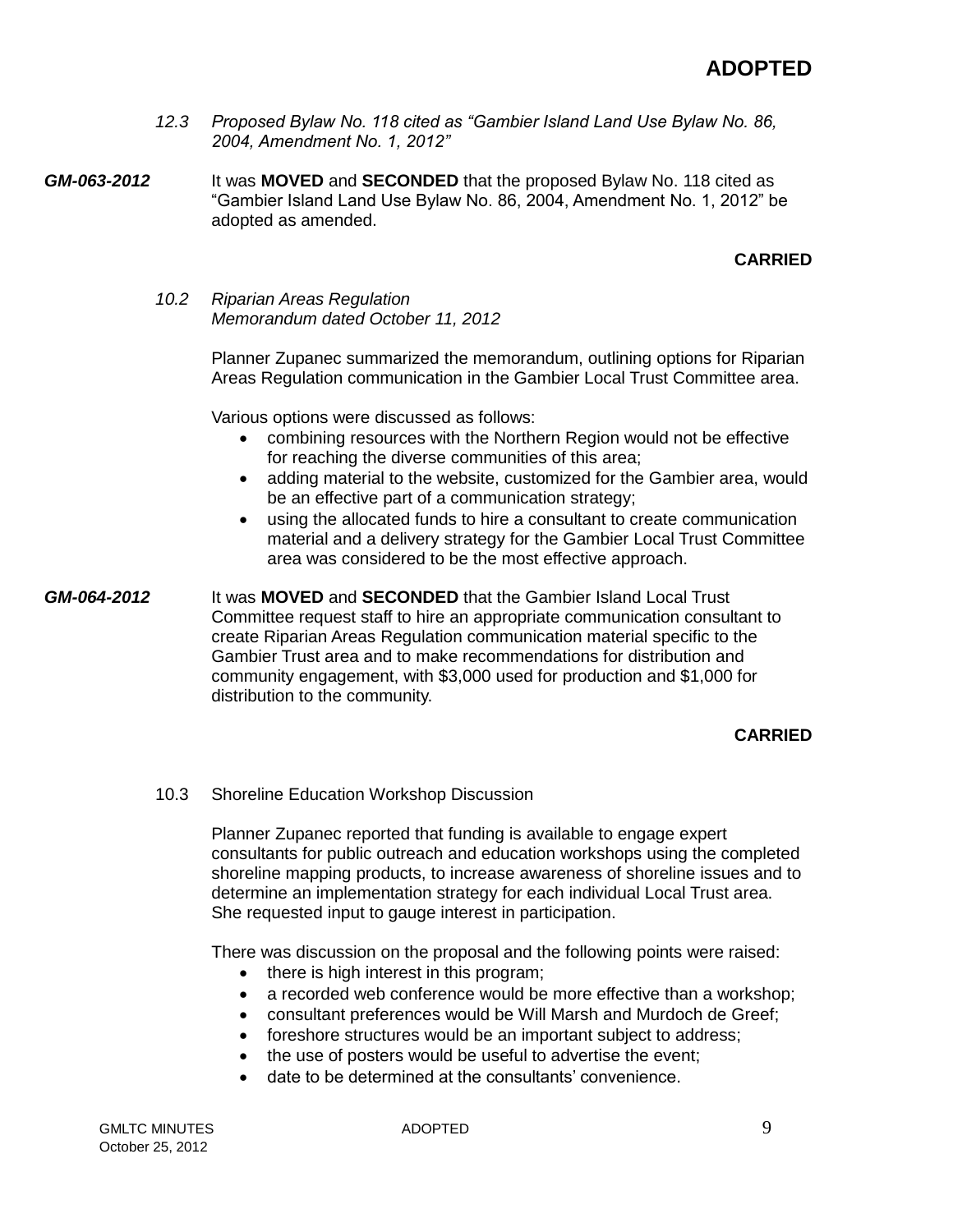Planner Zupanec will complete the request for the public education/consultation event and return the preliminary project plan to the Acting Regional Planning Manager.

# **11. APPLICATIONS AND PERMITS**

*11.1 GM-DVP-2011.2 (Corin/Larouche – 1250 Taki-Te-Si Rd. Gambier Island)*

Planner Zupanec reported that this application has been deferred due to a change in ownership and that it will be brought back to the Local Trust Committee for consideration at a future date.

*Chair Graham recessed the meeting at 2:57 pm and reconvened the meeting at 3:03 pm.*

## **13. REPORTS**

*13.1 Strategic Plan for Local Trust Committees*

The Strategic Plan for Local Trust Committees was received for information.

*13.2 Work Program Top Priorities Report and Projects Report dated October 15, 2012*

Planner Zupanec summarized the Top Priorities Report and Projects Report dated October 15, 2012.

*13.3 Applications Log Report dated October 15, 2012*

> Planner Zupanec provided updates to the Applications Log and responded to questions.

*13.4 Trustee and Local Expenses Expenses posted to September 30, 2012*

> Trustees reviewed and discussed the above noted Expense Summary Report and questioned the spent Official Community Plan category amount.

## **14. NEW BUSINESS**

*14.1 Local Trust Committee Budget Request for 2013/2014 Memorandum dated September 20, 2012*

Trustees reviewed the 2013-2014 Budget Proposals memorandum.